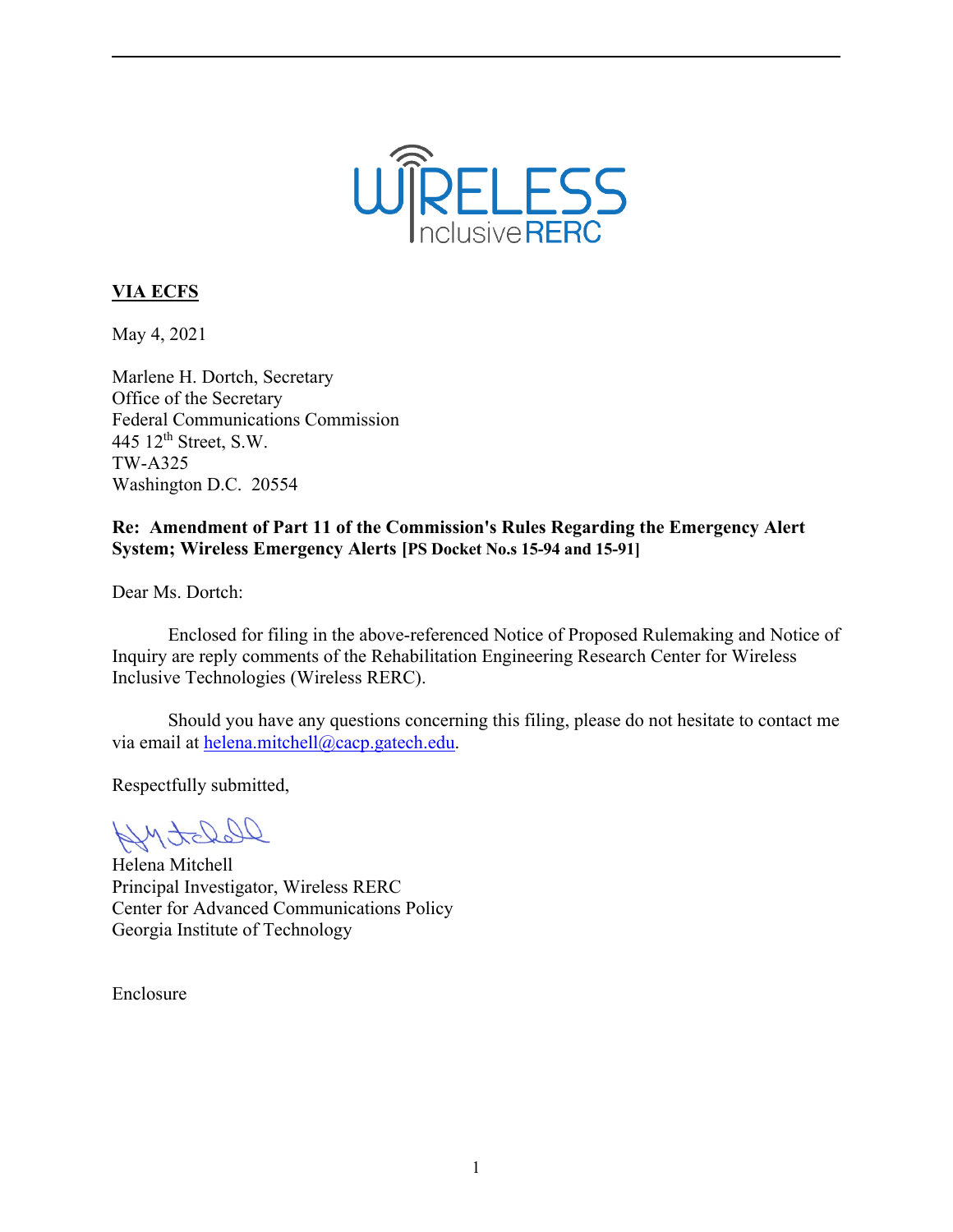#### **Before the Federal Communications Commission Washington, D.C. 20554**

| In the Matter of                               |                     |
|------------------------------------------------|---------------------|
|                                                |                     |
| Amendment of Part 11 of the Commission's Rules | PS Docket No. 15-94 |
| Regarding the Emergency Alert System           |                     |
|                                                | PS Docket No. 15-91 |

Wireless Emergency Alerts

### REPLY COMMENTS OF GEORGIA INSTITUTE OF TECHNOLOGY (GEORGIA TECH), CENTER FOR ADVANCED COMMUNICATIONS POLICY (CACP) AND THE REHABILITATION ENGINEERING RESEARCH CENTER FOR WIRELESS INCLUSIVE TECHNOLOGIES (WIRELESS RERC)

Georgia Tech's Center for Advanced Communications Policy (CACP), in collaboration with the Rehabilitation Engineering Research Center for Wireless Inclusive Technologies<sup>[1](#page-1-0)</sup> (Wireless RERC), hereby submits reply comments in the above-referenced *Notice of Proposed Rulemaking and Notice of Inquiry* released on March 19, 2021. CACP is recognized at the state and national level as a neutral authority that monitors and assesses technical developments, identifies future options, and provides insights into related legislative and regulatory issues. CACP evaluates technological trends that can impact issues as diverse as wearable technologies, the Internet of Things, emergency communications, and communications and technology access by people with disabilities.

CACP is the home of the Wireless RERC. The Wireless RERC mission is *to integrate established wireless technologies with emerging wirelessly connected devices and services for a transformative future where individuals with disabilities achieve independence, improved quality* 

<span id="page-1-0"></span><sup>&</sup>lt;sup>1</sup> The Rehabilitation Engineering Research Center for Wireless Inclusive Technologies (Wireless RERC) is sponsored by the National Institute on Disability, Independent Living, and Rehabilitation Research (NIDILRR grant number 90RE5025-01). NIDILRR is within the Administration for Community Living (ACL), Department of Health and Human Services (HHS). The contents of this filing do not necessarily represent the policy of NIDILRR, ACL, HHS, and you should not assume endorsement by the Federal Government.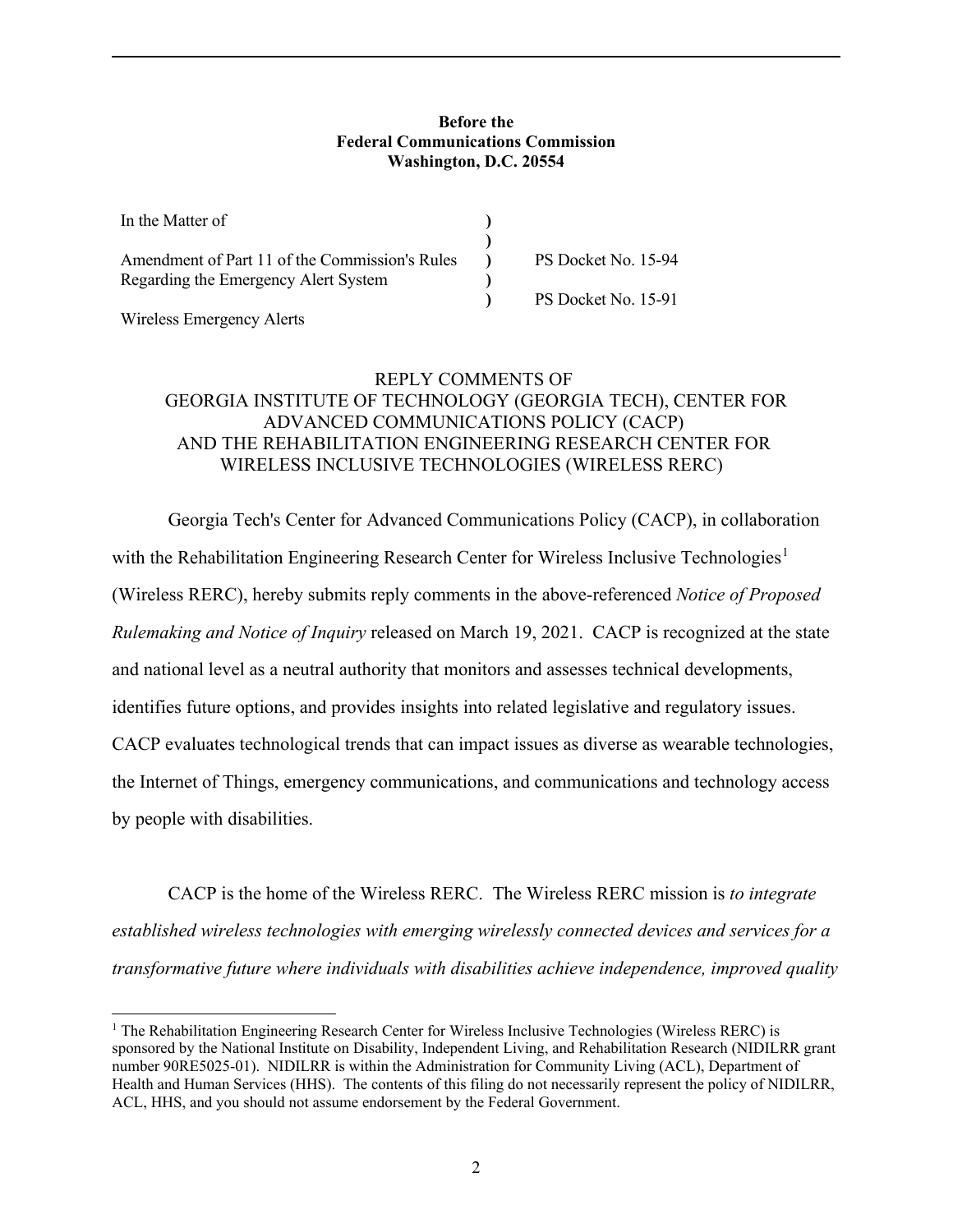*of life, and enhanced community participation.* Over the past 20 years, subject matter experts at CACP and the Wireless RERC have been actively involved with research and regulatory issues concerning accessible wireless technologies and services. Additionally, both entities have studied the accessibility of technologies and services used in the emergency communications domain. The comments respectfully submitted below are based on subject matter expertise developed over the past 20 years. Findings from our consumer surveys and focus groups, policy research, and development efforts inform the recommendations made herein.

**Reply to comments made by CTIA; the jointly filed comments of the Telecommunications for the Deaf and Hard of Hearing, Inc and 14 other organizations (collectively referred to as Commenters); and The City of New York's Emergency Management Department (NYCEM).**

The Wireless RERC supports comments made by CTIA, Commenters, and NYCEM regarding expanding the Presidential alert class to allow activation by FEMA. Further, NYCEM suggests that "other federal agencies that have responsibility for detecting and alerting emergencies of national significance (e.g., the Department of Defense, the Department of Homeland Security) also be allowed to activate the presidential alert class. "<sup>[2](#page-2-0)</sup> The Wireless RERC agrees for the same reasons that NYCEM puts forth. Namely, it would be more expedient to alert the nation if the agencies responsible for detecting the threat have the authority to issue the alert. For example, a review of WEA activations from June 2012 – September 2020 revealed that the primary WEA originator is the National Weather Service (NWS), which sent 50,734 messages, or 89%, of all emergency communication messages. NWS is the only entity that issues a WEA warning for weather emergencies. Most localities do not send weather-related emergency notifications unless it is a follow-up or urging residents to take action.

<span id="page-2-0"></span><sup>&</sup>lt;sup>2</sup> Comments of NYCEM (p. 8). (2021). In the matter of Amendment of Part 11 of the Commission's Rules Regarding the Emergency Alert System; Wireless Emergency Alerts [PS Docket No.s 15-94 and 15-91. Washington, D.C., April 20, 2021.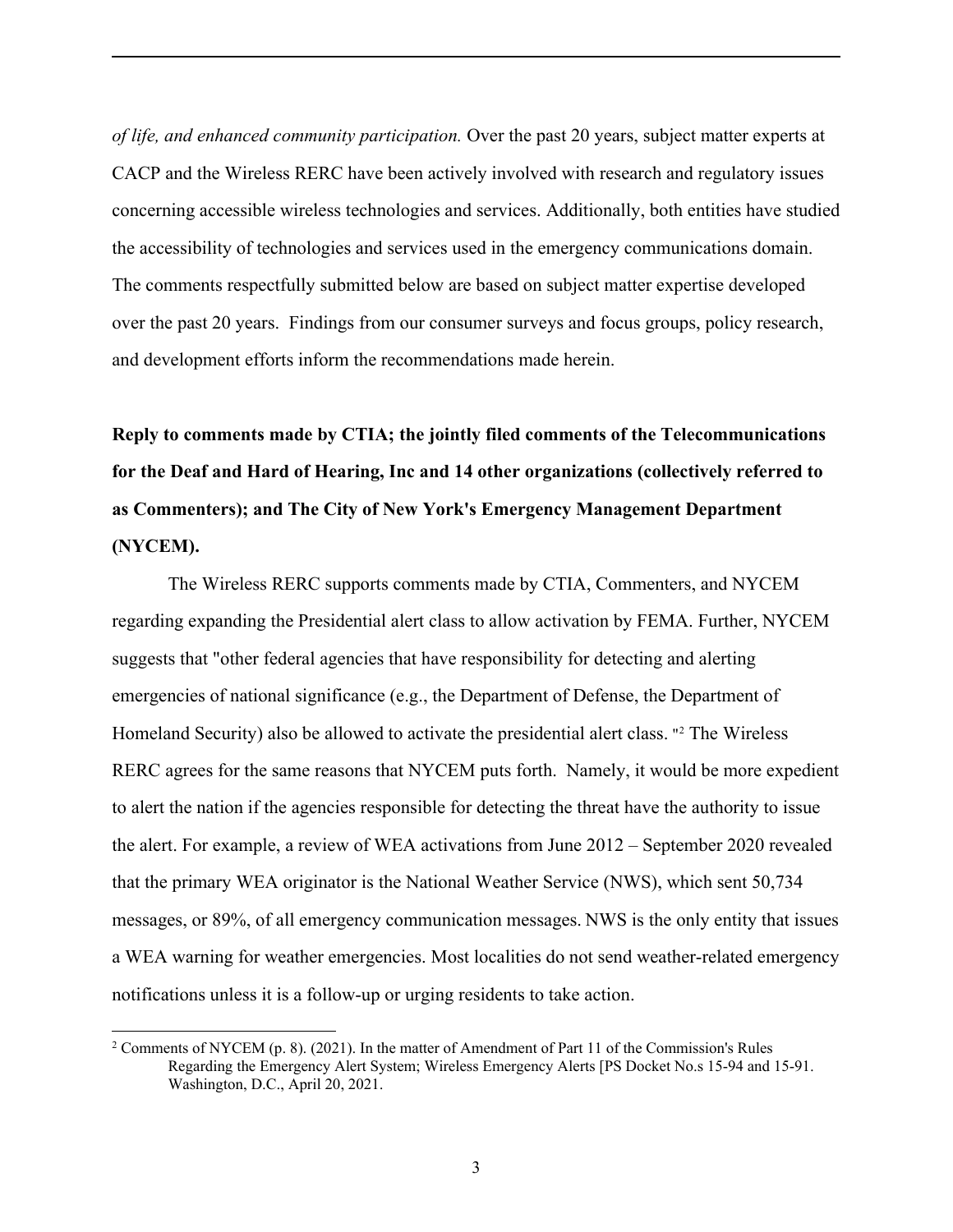Also, the Wireless RERC supports CTIA's and NYCEM's recommendation to relabel the alerts "Federal" as opposed to "Presidential" or "National." NYCEM contends that "Presidents, as can be the case with many elected office holders, can be polarizing figures, and one's perception toward the President may delay and/or detract from the critical public safety message that a national WEA activation would aim to galvanize.<sup>[3](#page-3-0)"</sup> As reported in the news, public response to the first nationwide test of WEA in 2018 resulted in ["Disquiet about the test,](https://www.elitedaily.com/p/these-tweets-about-femas-presidential-alert-all-say-the-same-thing-about-trump-11930275) including efforts to [power down phones,](https://twitter.com/hashtag/phonesoff) [cancel wireless plans,](https://www.nbcnews.com/tech/mobile/fema-s-presidential-alert-test-postponed-some-americans-want-disconnect-n910406) and otherwise [agitate against](https://www.elle.com/culture/career-politics/a23278897/trump-fema-text-thursday/) the very idea of non-optional emergency notices. [4](#page-3-1) " The Wireless RERC and Georgia Tech personnel were asked to observe the test and share their experiences. Some colleagues mentioned a preference for receiving the WEA test *without* the title "Presidential Alert" and would like to have seen the notification titled along the lines of "National WEA Test." That said, we agree that the term presidential is unfortunately inflammatory and may elicit responses contrary to the intention of the emergency message specifically (e.g., protective action) and the system entirely (i.e., public trust). As asserted by CTIA, "the effectiveness of emergency alerting will be lost if people simply ignore or opt-out of receiving these critical messages.<sup>[5](#page-3-2)"</sup>

However, relabeling the alerts as "National" implies nationwide reach, and we agree with NYCEM and CTIA that a Federal level alert may require regional distribution over nationwide distribution. "There may be instances when FEMA (in its role as an alert originator) may decide to select geocodes in which to send alerts to specific/targeted areas or regions.<sup>[6](#page-3-3)"</sup> As such, the

<span id="page-3-0"></span><sup>&</sup>lt;sup>3</sup> Comments of NYCEM (p. 2). (2021). In the matter of Amendment of Part 11 of the Commission's Rules Regarding the Emergency Alert System; Wireless Emergency Alerts [PS Docket No.s 15-94 and 15-91. Washington, D.C., April 20, 2021.

<span id="page-3-1"></span><sup>4</sup> Bogost, I. (2018). Trump is not texting you. *The Atlantic***.** Available at [https://www.theatlantic.com/technology/archive/2018/10/femas-wireless-alert-test-testing-public](https://www.theatlantic.com/technology/archive/2018/10/femas-wireless-alert-test-testing-public-trust/571861/)[trust/571861/](https://www.theatlantic.com/technology/archive/2018/10/femas-wireless-alert-test-testing-public-trust/571861/)

<span id="page-3-2"></span><sup>&</sup>lt;sup>5</sup> Comments of CTIA (p. 4). In the matter of Amendment of Part 11 of the Commission's Rules Regarding the Emergency Alert System; Wireless Emergency Alerts [PS Docket No.s 15-94 and 15-91. Washington, D.C., April 20, 2021.

<span id="page-3-3"></span><sup>6</sup> Comments of CTIA (p. 7). In the matter of Amendment of Part 11 of the Commission's Rules Regarding the Emergency Alert System; Wireless Emergency Alerts [PS Docket No.s 15-94 and 15-91. Washington, D.C., April 20, 2021.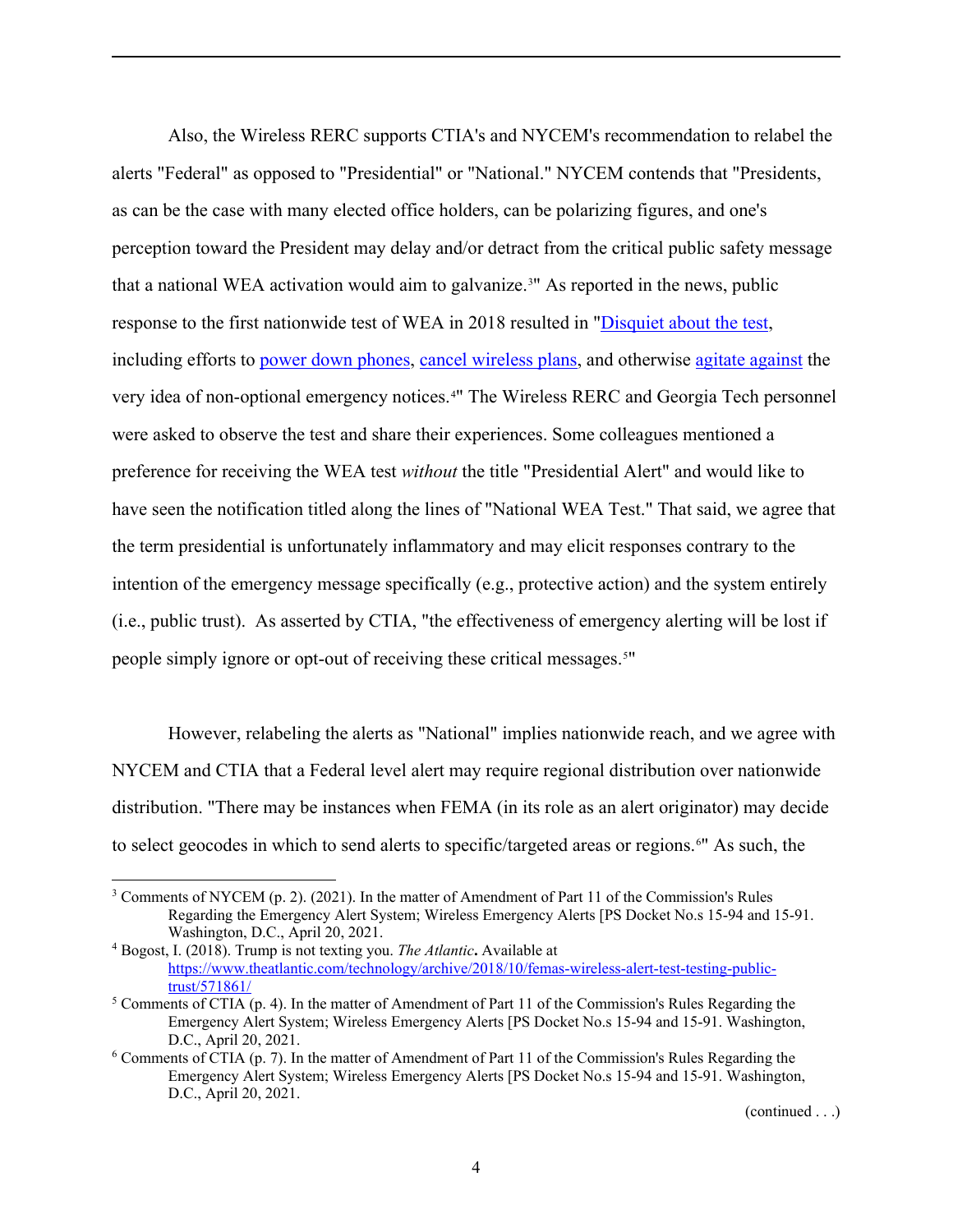Wireless RERC recommends the term "Federal Alert" and further agrees that "Given the WEA system can support geotargeting broadly, NYCEM is unaware of any technical limitation related to sub-national targeting of "Presidential Alert" messages nor does NYCEM support any such limitation be permitted for the proposed "National Alert" class of messages.<sup>[7](#page-4-0)"</sup>

Finally, CTIA recommends that "the Commission and FEMA. . .educate the public about any new alert label, FEMA's role in originating WEA messages, why consumers may not opt-out of these messages and recommend that consumers take appropriate actions if such messages are received." The Wireless RERC agrees. Our previous WEA research hypothesized that greater awareness and exposure to WEA alerts would increase trust and appropriateness of individual responses to alerts. The analysis of the survey data confirmed the hypothesis. Individuals who were familiar with WEA were more likely to act immediately, less likely to be unsure of what action to take, and less likely to make judgments about whether the emergency alert applied to them. [8](#page-4-1) As a result, federal government stakeholders, such as the FCC and FEMA, should increase efforts to educate the public on WEA in general and any changes that occur as a result of this NPRM and NOI.

#### **Reply to comments made by Commenters**

Communications during active emergencies impact individuals' ability to prepare, respond and recover from disasters. However, as stated by the Commenters, "the harsh reality is that individuals who are deaf or hard of hearing are too often left out of the emergency alerting

<span id="page-4-0"></span><sup>&</sup>lt;sup>7</sup> Comments of NYCEM (p. 3). (2021). In the matter of Amendment of Part 11 of the Commission's Rules Regarding the Emergency Alert System; Wireless Emergency Alerts [PS Docket No.s 15-94 and 15-91. Washington, D.C., April 20, 2021.

<span id="page-4-1"></span><sup>8</sup> LaForce, S., Bennett, D., Linden, M., Touzet, C. & Mitchell, H., (2016). Optimizing accessibility of wireless emergency alerts: 2015 survey findings, *Journal on Technology & Persons with Disabilities*, 4, 42-54.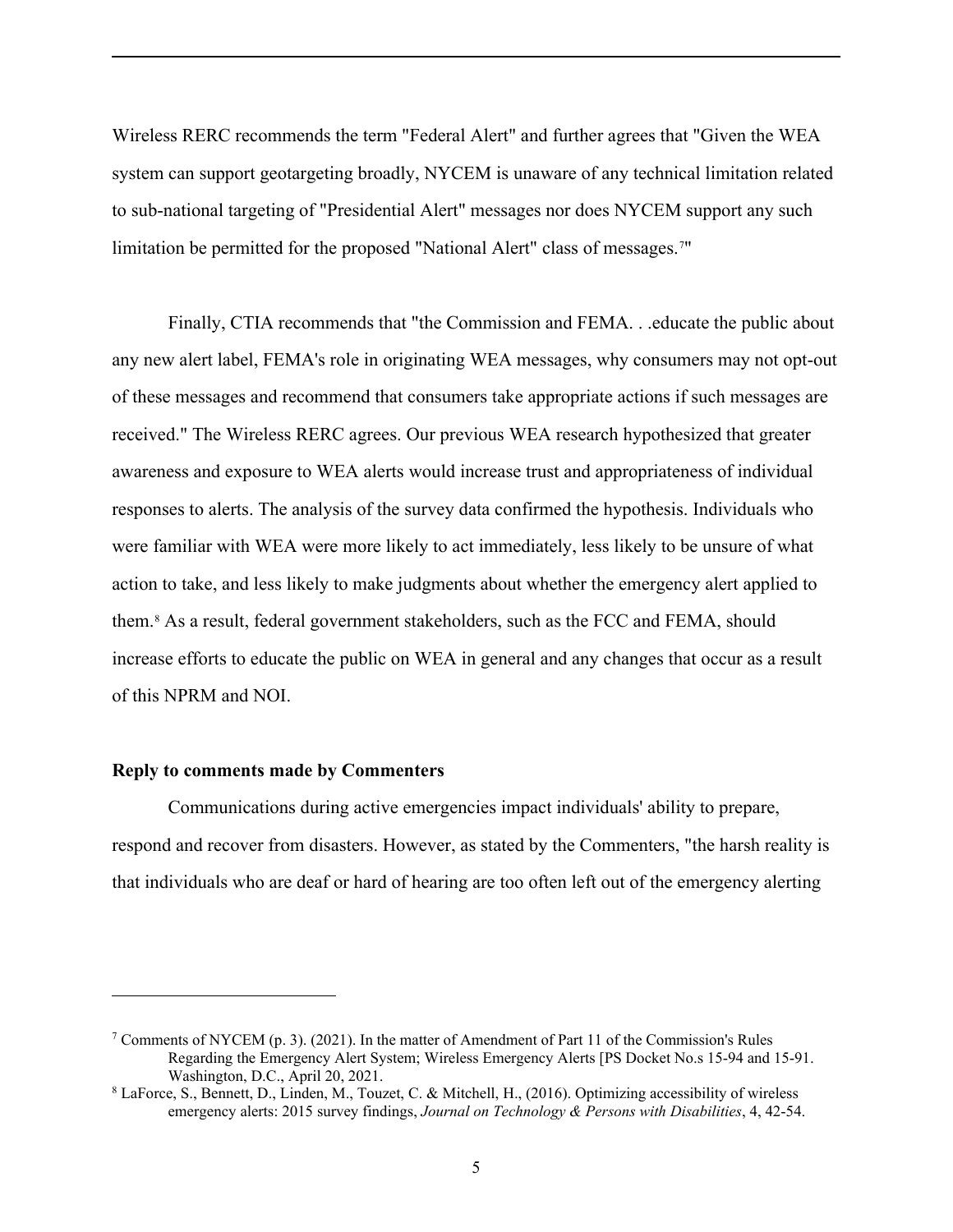process.<sup>[9](#page-5-0)</sup>" This realty extends to people with disabilities, in general, as evidenced by people with disabilities' experiencing a higher chance of mortality during emergencies.<sup>[10](#page-5-1)</sup> Researchers have explored the experiences and unmet needs of people with disabilities during and after disaster events<sup>[11](#page-5-2),[12,](#page-5-3)[13](#page-5-4),[14](#page-5-5)</sup> with some that specifically focus on emergency communications for people with disabilities.<sup>[15,](#page-5-6)[16](#page-5-7),[17,](#page-5-8)[18](#page-5-9).[19](#page-5-10)</sup> The Wireless RERC recommends that the FCC bring the academic research findings to bear on federal policy and regulations concerning the accessibility of emergency messages for people with disabilities.

The Commenters further state that "it is critical that communications are provided in plain and easy-to-understand language.[20"](#page-5-11) The Wireless RERC recently examined the Integrated Public Alert and Warning System (IPAWS) dataset that contained 56,513 WEA messages from

- <span id="page-5-5"></span><sup>14</sup> Rowland, J., Fox, M.H., White, G.W., & Rooney, C. (2007). Emergency Response Training Practices for People with Disabilities: Analysis of Some Current Practices and Recommendations for Future Training Programs. Journal of Disability Studies. 17(4): 216-222.
- <span id="page-5-6"></span><sup>15</sup> Brooks, M. (2006). Challenges for Warning Populations with Sensory Disabilities. Proceedings of the 3rd International ISCRAM Conference. Newark New Jersey.
- <span id="page-5-7"></span><sup>16</sup> Sullivan, H.T. & Hakkinen, M.T. (2006). Disaster Preparedness for Vulnerable Populations: Determining Effective Strategies for Communicating Risk, Warning and Response. Presented at the 3rd Annual Magrann Research Conference. New Brunswick, New Jersey.
- <span id="page-5-8"></span><sup>17</sup> Mitchell, H., Johnson, J., & LaForce, S. (2010). Wireless Emergency Alerts: An Accessibility Study. The Proceedings of the 7th International ISCRAM Conference. Seattle Washington USA.
- <span id="page-5-9"></span><sup>18</sup> Bennett, D. and LaForce, S., "Text-to-action: Understanding the interaction between accessibility of wireless emergency alerts and behavioral response," in Risk Communication and Resilience, pp. 9-26, (Kar, B. and Cochran, D. M., Eds.), New York: Routledge (2019). 19 LaForce, S., Bennett, D., Linden, M., Touzet, C. & Mitchell, H., "Optimizing accessibility of wireless emergency
- <span id="page-5-10"></span>alerts: 2015 survey findings," Journal on Technology & Persons with Disabilities, vol. 4, pp. 42-54, October 2016.
- <span id="page-5-11"></span><sup>20</sup> Commenters (p. 7). (2021) In the matter of Amendment of Part 11 of the Commission's Rules Regarding the Emergency Alert System; Wireless Emergency Alerts [PS Docket No.s 15-94 and 15-91. Washington, D.C., April 20, 2021.

<span id="page-5-0"></span><sup>9</sup> Commenters (p. 3). (2021) In the matter of Amendment of Part 11 of the Commission's Rules Regarding the Emergency Alert System; Wireless Emergency Alerts [PS Docket No.s 15-94 and 15-91. Washington, D.C., April 20, 2021.

<span id="page-5-1"></span><sup>&</sup>lt;sup>10</sup> Chou, Y.-J., Huang, N., Lee, C.-H., Tsai, S.-L., Chen, L.-S., & Chang, H.-J. (2004). Who is at risk of death in an earthquake? *American Journal of Epidemiology*,  $160(7)$ ,  $688-695$ .

<span id="page-5-2"></span><sup>&</sup>lt;sup>11</sup> Tierney, K., Petak, W., Hahn, H. (1988). Disabled Persons and Earthquake Hazards. Institute of Behavioral Science: University of Colorado.

<span id="page-5-3"></span><sup>&</sup>lt;sup>12</sup> McGuire, L.C., Ford, E.S., & Okoro, C.A. (2007). Natural Disasters and Older US Adults with Disabilities: Implications for Evacuation. Disasters. 31(1): 49-56.

<span id="page-5-4"></span><sup>&</sup>lt;sup>13</sup> Fox, M.H., White, G.W., Rooney, C., & Rowland, J. (2007). Disaster Preparedness and Response for Persons with Mobility Impairments: Results from the University of Kansas Nobody Left Behind Study. Journal of Disability Policy Studies. 17:196.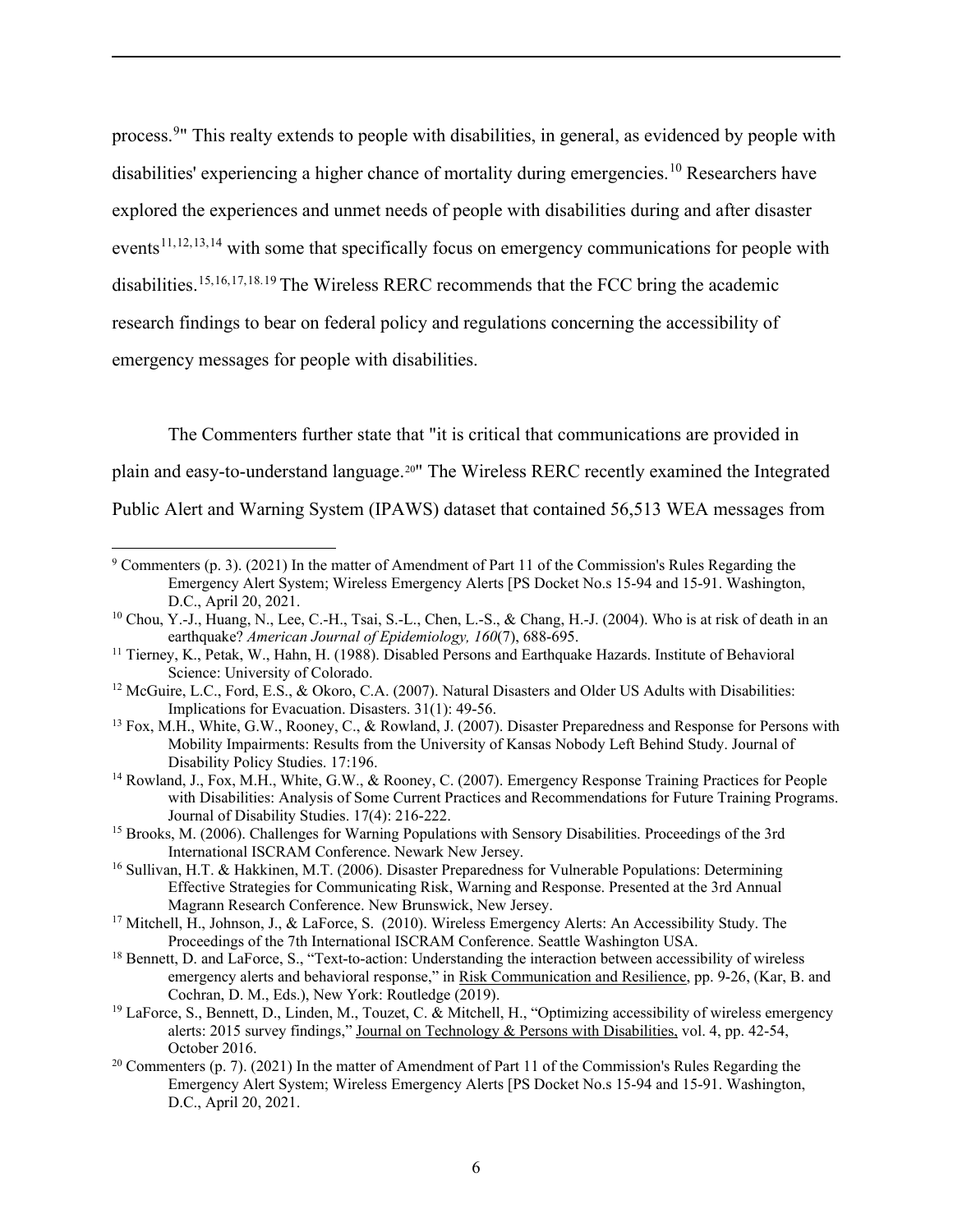June 1, 2012, to September 14, 2020, and identified factors that could potentially impact accessibility, utility, and comprehension. These included jargon, abbreviations, and acronyms; event type not included, no action or instructions given, no sending agency included, and vague message. Examples of jargon, phrases, abbreviations, and acronym occurrences in the WEA messages include "sudden whiteouts," "HST," "Blu," "Poss," "seda." These terms diminish userfriendliness and accessibility as the receiver must be familiar with the terms to fully understand the message's meaning and the associated risk.

Further, the use of jargon and abbreviations is problematic to American Sign Language (ASL) interpretation of WEA message details, and protective actions recommended for safety. Results of focus groups conducted with participants who were bilingual in ASL and English were presented with conventional text alerts, as well as text alerts coupled with video clips presenting an ASL interpretation showed the difficulty of understanding some phrases typically used in National Weather Service alerts, such as "take cover" or "low-lying area." According to the participants, these idiomatic expressions do not translate well into ASL, so the word choice used in text alerts should be carefully considered.<sup>[21](#page-6-0)</sup>

The WEA dataset contained 148,359 instances of reduced accessibility in the short text versions. On December 18, 2019, "long text" messages were introduced for compatible mobile devices to receive extended text and information on the emergency. After introducing long-form text messages in December 2019 until September 2020, there was a significant decrease in the instances (8,802) of reduced accessibility impacting readability. This finding confirms earlier assertions that extending the character limitation would positively impact the accessibility of the messages. [22](#page-6-1) Nevertheless, non-plain language is still being used. As such, the Wireless RERC

<span id="page-6-0"></span><sup>&</sup>lt;sup>21</sup> Johnson, J., Mitchell, H., LaForce, S., Price, E., & Lucia, F. (2010). Mobile emergency alerting made accessible. *International Journal of Emergency Management*, *7*(1), 88-99.

<span id="page-6-1"></span><sup>22</sup> Mitchell, H., LaForce, S., Touzet, C., Price, E., Linden, M., Lucia, F. (2016). Comments filed in response to Improving Wireless Emergency Alerts and Community-Initiated Alerting [PS Docket No. 15-91]. Federal Communications Commission: Washington, DC, January 13, 2016.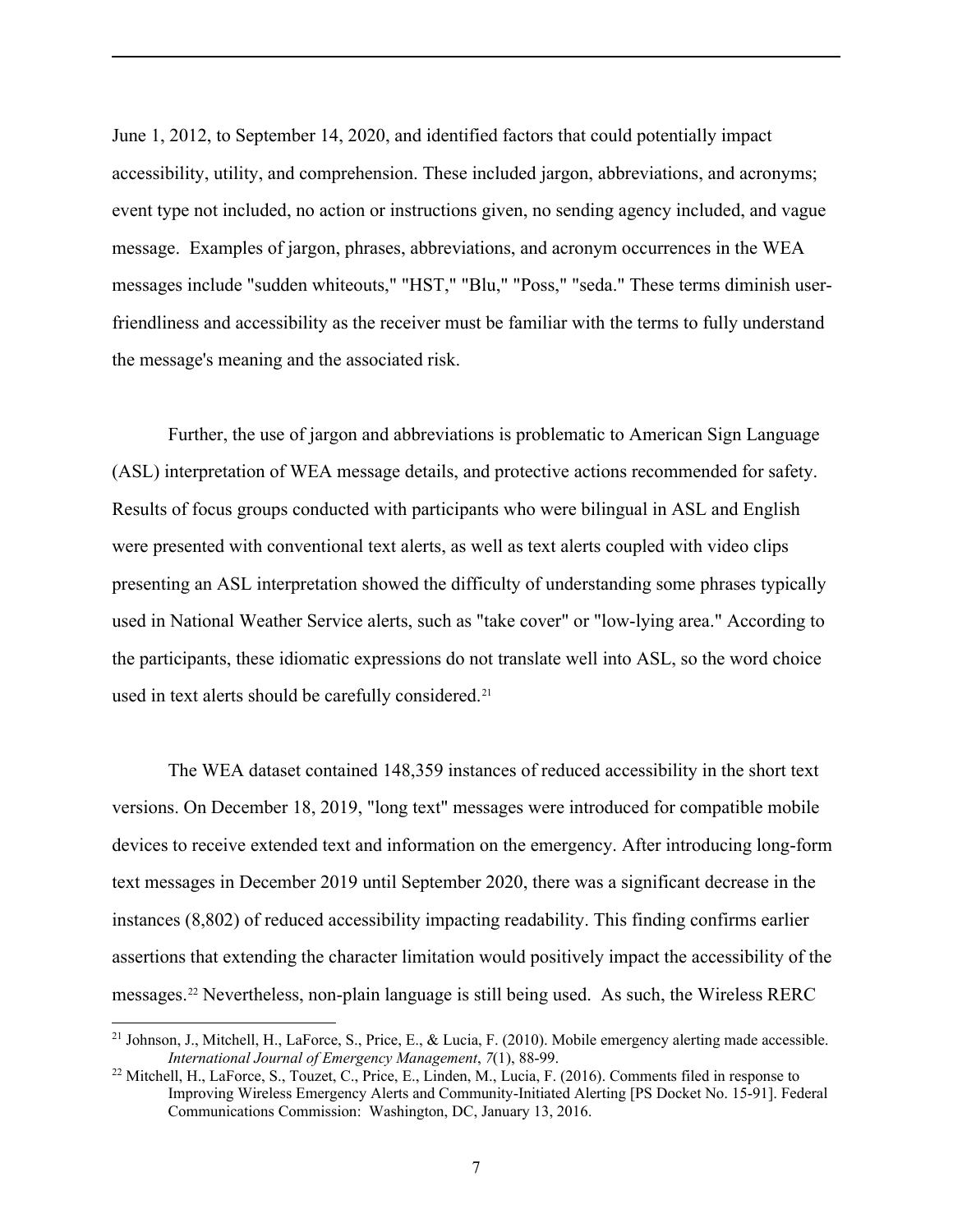recommends that emergency messaging best practices include a caution against the use of jargon and abbreviations. The FCC periodically sends Notices reminding entities of their obligations to ensure the accessibility of emergency messages. Within these reminders, the inclusion of regulatory requirements and evidence-based content guidelines will improve alert authors' capacity to effectively improve access to the messages they originate.

The Commenters also state that "Many members of the deaf and hard of hearing community also depend on WEAs on their mobile devices…as a reliable source of emergency alerts. However, according to preliminary research performed by TDI, approximately 45% of deaf and hard of hearing individuals are unaware of WEAs. Moreover, 69% are unsure of whether they have WEA capability on their smartphones. Accordingly, the Commenters support designating National Alerts as a non-optional category of alerts.<sup>[23"](#page-7-0)</sup> The Wireless RERC agrees. Our research supports TDI's preliminary findings outlined above, which found that while a majority of all respondents (60%) had heard of WEA prior to completing the survey, respondents without a disability were twice as likely to report having heard of WEA (69%) than those respondents with a disability  $(53%)$  ( $p<0.01$ ). Further, variations in the level of WEA awareness by the disability type is as follows: Blind/Low Vision (56%), Anxiety (52%), Mobility (52%), Speaking (51%), Deaf/Hard of Hearing (49%), Concentration (49%), Dexterity (44%), Reach/using hands and arms (41%). These data suggest that there is significant room for growth regarding outreach to people with disabilities on the availability of WEA. Further, due to the differing awareness levels based on disability type, targeted outreach may be necessary, as well as ensuring that outreach materials and methods are appropriate and accessible to the target population. In the absence of these targeted awareness campaigns, requiring the "Federal/National" alerts to retain the Presidential designation of non-optional would ensure the delivery of these messages to WEA-capable devices.

<span id="page-7-0"></span><sup>&</sup>lt;sup>23</sup> Commenters (p. 4). (2021) In the matter of Amendment of Part 11 of the Commission's Rules Regarding the Emergency Alert System; Wireless Emergency Alerts [PS Docket No.s 15-94 and 15-91. Washington, D.C., April 20, 2021.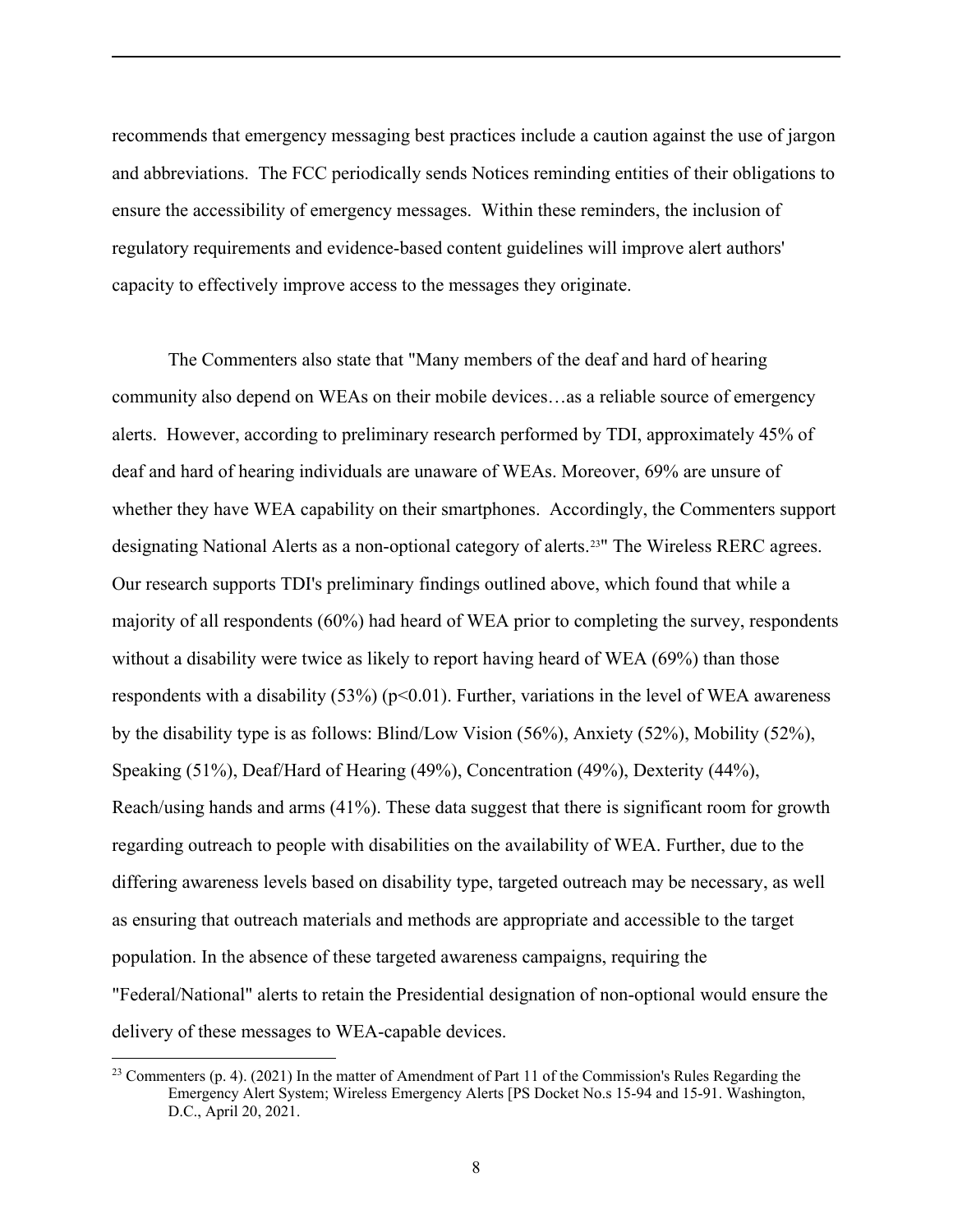Moving beyond message delivery to message utility and ability to elicit the desired actions, the Wireless RERC also agrees with the Commenters recommendation for the "National Alerts (including Presidential and FEMA alerts) include a link to a website where individuals can access more information about the subject alert. Such information should be made available (at a minimum) in ASL and other languages. The medium should be accessible such as having any video be captioned to ensure that deaf and hard-of-hearing consumers, and speakers of other languages, are able to access and understand the content of these critically important alerts.<sup>[24](#page-8-0) $"$ </sup> We add that any videos provided via these links should contain both ASL interpretation and captions. ASL is a distinct language used by individuals of the Deaf community and is grammatically dissimilar to English.<sup>[25](#page-8-1)</sup> Some people who are Deaf (and not bilingual) rely primarily on ASL for communication and may have difficulty translating written English in a similar manner to a person whose primary language is French would have difficulty understanding text written in English.<sup>[26,](#page-8-2)[27](#page-8-3)</sup> Other people who are Deaf and bilingual are comfortable with written English and have no problem with the difference in grammar and syntax. Due to the language diversity within the deaf and hard of hearing community, emergency information should simultaneously include ASL and captions. To that end, the Wireless RERC also agrees with the Commenters regarding disability representation on State Emergency Communications Committees (SECCs). "Providing a seat at the table to this community will go a long way toward resolving outstanding accessibility issues and ensuring that the needs of individuals with disabilities are addressed as SECCs make changes to the way emergency alerts

<span id="page-8-0"></span> $24$  Ibid.

<span id="page-8-1"></span><sup>25</sup> Neidle, C. J. (2000). *The Syntax of American Sign Language: Functional Categories and Hierarchical Structure*. MIT Press.

<span id="page-8-2"></span><sup>&</sup>lt;sup>26</sup> Mitchell, Ross E, and Karchmer, M.A. (2011). "Demographic and Achievement Characteristics of Deaf and Hardof-Hearing Students." *Oxford handbook of Deaf studies, language, and education*. 1: 18-31.

<span id="page-8-3"></span><sup>27</sup> Schein, Jerome D. (1989). *At Home among Strangers*. Gallaudet University Press Washington, DC.